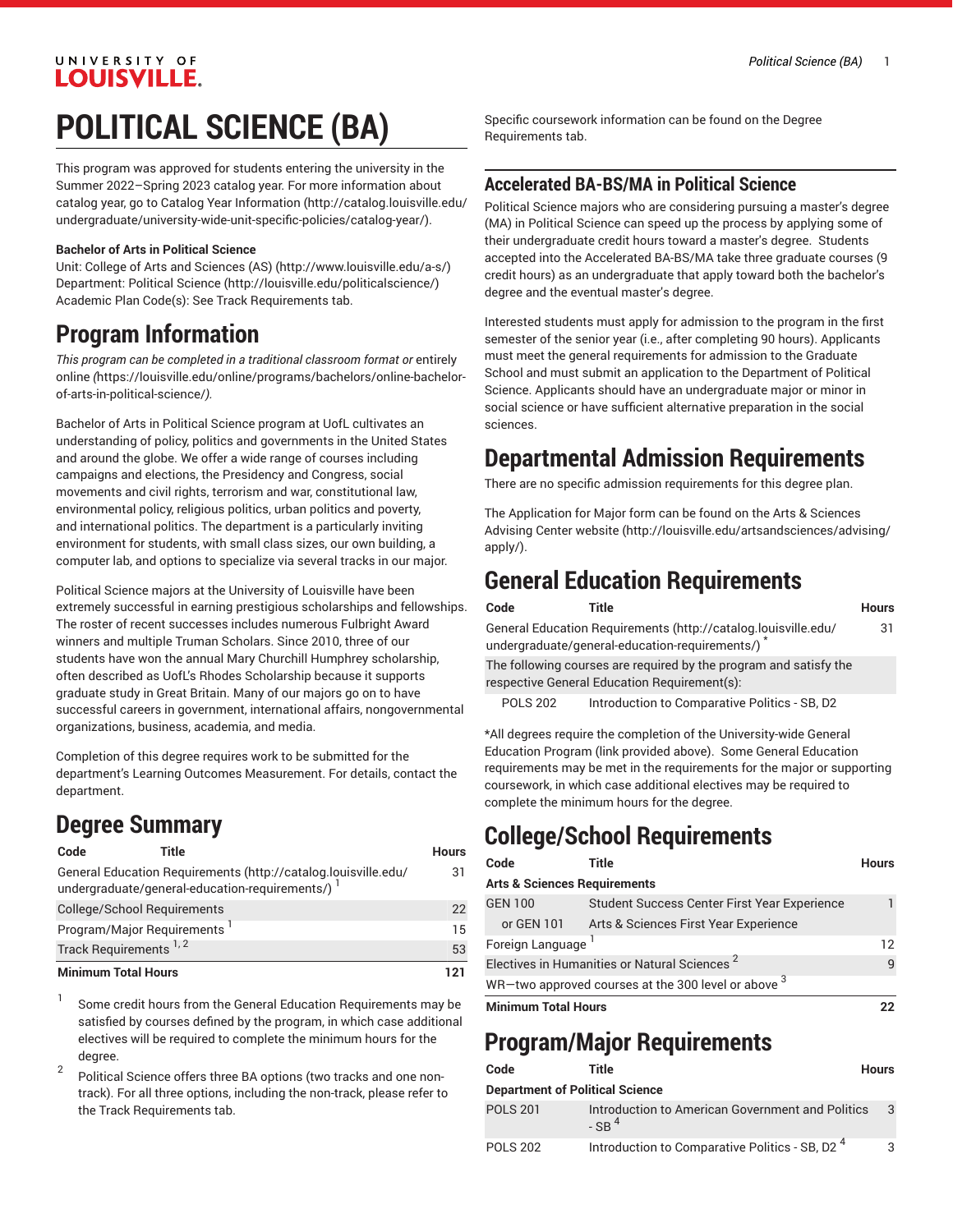## UNIVERSITY OF **LOUISVILLE.**

| <b>POLS 330</b>            | <b>International Relations</b>                                  | 3            |  |
|----------------------------|-----------------------------------------------------------------|--------------|--|
| <b>POLS 390</b>            | Contemporary Political Research <sup>5</sup>                    | 3            |  |
| <b>POLS 495</b>            | Senior Seminar - WR, CUE (CUE) <sup>6</sup>                     | 3            |  |
| <b>Minimum Total Hours</b> |                                                                 |              |  |
|                            |                                                                 |              |  |
| Code                       | Title                                                           | <b>Hours</b> |  |
|                            | Track Requirements (see tracks tab for coursework) <sup>7</sup> | 53           |  |

or POLS 512 may count toward the major.

At least 50 of the total minimum hours required must be at the 300 level or above.

|                                                                      | Code                                 | Title                                                             | <b>Hours</b> |  |
|----------------------------------------------------------------------|--------------------------------------|-------------------------------------------------------------------|--------------|--|
| <b>Culminating Undergraduate Experience (Graduation requirement)</b> |                                      |                                                                   |              |  |
|                                                                      | Requirement fulfilled by completing: |                                                                   |              |  |
|                                                                      | <b>POLS 495</b>                      | Senior Seminar - WR, CUE                                          |              |  |
|                                                                      |                                      | Completion of the intermediate level of a single foreign language |              |  |

- 2 In addition to courses counted toward General Education; 6 hours must be at 300 level or above
- <sup>3</sup> May be incorporated into other degree requirements
- 4 Fulfills General Education requirement.
- 5 Substitutions may be approved by the departmental advisor.
- 6 Fulfills WR requirement.
- 7 Students who satisfy General Education Requirements by courses defined by the program will require additional electives to complete the minimum hours for the degree.

## **Track Requirements**

Students who satisfy General Education Requirements by courses defined by the program will require additional electives to complete the minimum hours for the degree.

## **Track in Applied Politics**

Academic Plan Code(s): POLSBA\_APO

| Code                                   | Title                                                     | <b>Hours</b> |  |  |
|----------------------------------------|-----------------------------------------------------------|--------------|--|--|
| <b>Political Institutions</b>          |                                                           |              |  |  |
| Select two of the following:           |                                                           | 6            |  |  |
| <b>POLS 302</b>                        | Urban Political Economy                                   |              |  |  |
| <b>POLS 305</b>                        | <b>Urban Politics</b>                                     |              |  |  |
| <b>POLS 306</b>                        | State Government                                          |              |  |  |
| <b>POLS 311</b>                        | <b>American Presidency</b>                                |              |  |  |
| <b>POLS 314</b>                        | <b>Judicial Politics</b>                                  |              |  |  |
| <b>POLS 317</b>                        | <b>American Congress</b>                                  |              |  |  |
| <b>POLS 325</b>                        | <b>Public Administration</b>                              |              |  |  |
| <b>POLS 326</b>                        | Public Policy - SB                                        |              |  |  |
| <b>POLS 331</b>                        | The United Nations and International Organization<br>- WR |              |  |  |
| <b>Political Identity and Behavior</b> |                                                           |              |  |  |
| Select two of the following:           |                                                           | հ            |  |  |
| <b>POLS 316</b>                        | Gender, Sexuality & Law                                   |              |  |  |
| <b>POLS 318</b>                        | Religion and United States Politics - SB, D1              |              |  |  |
| <b>POLS 319</b>                        | <b>Media and Politics</b>                                 |              |  |  |

| <b>Minimum Total Hours</b>   |                                               | 53 |
|------------------------------|-----------------------------------------------|----|
| <b>Minimum Electives</b>     |                                               | 32 |
| <b>ECON 202</b>              | Principles of Macroeconomics - SB             | 3  |
| <b>Supporting Courses</b>    |                                               |    |
| <b>POLS Elective</b>         |                                               | 3  |
| <b>POLS 530</b>              | <b>International Negotiation</b>              |    |
| <b>POLS 520</b>              | Coping with Conflict                          |    |
| <b>POLS 512</b>              | Frankfort Legislative Internship              |    |
| <b>POLS 511</b>              | Internship II                                 |    |
| <b>POLS 510</b>              | Louisville Metro Council Internship           |    |
| <b>POLS 465</b>              | <b>Chinese Culture</b>                        |    |
| <b>POLS 430</b>              | Political Science Internship I                |    |
| <b>POLS 310</b>              | Policy, Community & Service                   |    |
| Select one of the following: |                                               | 3  |
| <b>Experiential Learning</b> |                                               |    |
| <b>POLS 563</b>              | Women in Developing Countries - WR            |    |
| <b>POLS 335</b>              | <b>Global Environmental Politics</b>          |    |
| <b>POLS 328</b>              | Information Technology and Politics           |    |
| <b>POLS 327</b>              | African-American Politics - SB, D1            |    |
| <b>POLS 324</b>              | Women in American Politics                    |    |
| <b>POLS 323</b>              | <b>Oueer Politics</b>                         |    |
| <b>POLS 322</b>              | American Political Parties and Elections - SB |    |
| <b>POLS 321</b>              | Political Psychology and Public Opinion - SB  |    |
| <b>POLS 320</b>              | Civil Rights and the Law II                   |    |

### **Track in Global Politics and International Affairs**

Academic Plan Code(s): POLSBA\_GIA

| Code                                | <b>Title</b>                                                   | <b>Hours</b> |  |  |
|-------------------------------------|----------------------------------------------------------------|--------------|--|--|
| <b>International Relations Area</b> |                                                                |              |  |  |
| Select two of the following:        |                                                                | 6            |  |  |
| <b>POLS 331</b>                     | The United Nations and International Organization<br>- WR      |              |  |  |
| <b>POLS 332</b>                     | International Law - WR                                         |              |  |  |
| <b>POLS 333</b>                     | American Foreign Policy                                        |              |  |  |
| <b>POLS 334</b>                     | The Politics of Global Economic Relations                      |              |  |  |
| <b>POLS 335</b>                     | Global Environmental Politics                                  |              |  |  |
| <b>POLS 336</b>                     | Politics of European Integration and Foreign Policy            |              |  |  |
| <b>POLS 337</b>                     | Law, Diplomacy and Power: The Foreign Relations<br>of the U.S. |              |  |  |
| <b>POLS 338</b>                     | National and International Security: Issues and<br>Policies    |              |  |  |
| <b>POLS 339</b>                     | Terrorism                                                      |              |  |  |
| <b>POLS 341</b>                     | <b>Political Violence</b>                                      |              |  |  |
| <b>POLS 363</b>                     | Politics of Oil                                                |              |  |  |
| <b>POLS 364</b>                     | World Order                                                    |              |  |  |
| <b>POLS 371</b>                     | Latin America in the World                                     |              |  |  |
| <b>POLS 406</b>                     | <b>Topics in International Relations</b>                       |              |  |  |
| <b>POLS 437</b>                     | The United States and Fast Asia - WR                           |              |  |  |
| <b>POLS 450</b>                     | <b>Topics in World Affairs</b>                                 |              |  |  |
| <b>POLS 506</b>                     | <b>Topics in International Relations</b>                       |              |  |  |
| <b>POLS 520</b>                     | Coping with Conflict                                           |              |  |  |
|                                     |                                                                |              |  |  |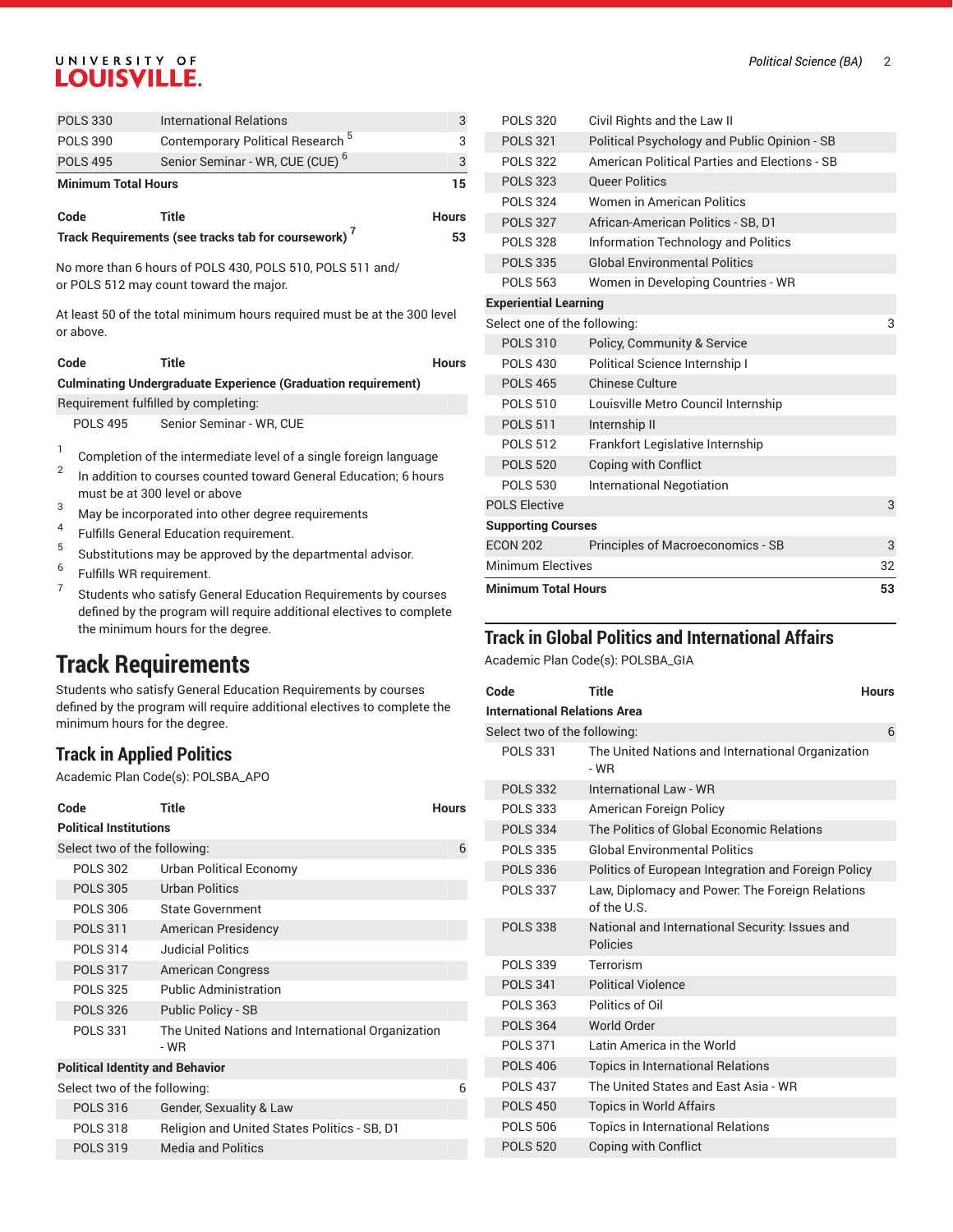# UNIVERSITY OF LOUISVILLE.

| <b>Minimum Total Hours</b>       |                                                  |    |
|----------------------------------|--------------------------------------------------|----|
| <b>Minimum Electives</b>         |                                                  | 32 |
| <b>ECON 202</b>                  | <b>Principles of Macroeconomics - SB</b>         | 3  |
| <b>Supporting Courses</b>        |                                                  |    |
| POLS Electives <sup>1</sup>      |                                                  | 6  |
| <b>POLS 563</b>                  | Women in Developing Countries - WR               |    |
| <b>POLS 502</b>                  | <b>Topics in Comparative Politics</b>            |    |
| <b>POLS 437</b>                  | The United States and East Asia - WR             |    |
| <b>POLS 402</b>                  | <b>Topics in Comparative Politics</b>            |    |
| <b>POLS 371</b>                  | Latin America in the World                       |    |
| <b>POLS 370</b>                  | Latin American Politics - D2, SB                 |    |
| <b>POLS 367</b>                  | Politics and Government of Southeast Asia        |    |
| <b>POLS 366</b>                  | Politics of East Asia - SB, D2                   |    |
| <b>POLS 365</b>                  | The People's Republic of China - D2, SB, WR      |    |
| <b>POLS 363</b>                  | Politics of Oil                                  |    |
| <b>POLS 362</b>                  | <b>Comparative Political Economy</b>             |    |
| <b>POLS 357</b>                  | Religion and International Politics - SB, D2     |    |
| <b>POLS 356</b>                  | Political Islam                                  |    |
| <b>POLS 355</b>                  | Introduction to Middle East Politics             |    |
| <b>POLS 350</b>                  | <b>African Government and Politics</b>           |    |
| <b>POLS 349</b>                  | <b>Comparative Political Culture - WR</b>        |    |
| <b>POLS 347</b>                  | Democratization                                  |    |
| <b>POLS 345</b>                  | Russia and Eurasia - WR                          |    |
| <b>POLS 341</b>                  | <b>Political Violence</b>                        |    |
| <b>POLS 340</b>                  | <b>Politics and Government of Western Europe</b> |    |
| <b>POLS 328</b>                  | Information Technology and Politics              |    |
| <b>POLS 304</b>                  | <b>Comparative Urban Politics</b>                |    |
| Select two of the following:     |                                                  | 6  |
| <b>Comparative Politics Area</b> |                                                  |    |
| <b>POLS 530</b>                  | <b>International Negotiation</b>                 |    |

## **No-Track Political Science BA**

Academic Plan Code(s): POLSBA, POLSBAO

Students in this plan of study are required to take at least one course from each of Political Science's five subfields.

| Code<br><b>American Politics<sup>2</sup></b> | Title                                                | <b>Hours</b><br>з |
|----------------------------------------------|------------------------------------------------------|-------------------|
| Select one of the following:                 |                                                      |                   |
| <b>POLS 306</b>                              | <b>State Government</b>                              |                   |
| <b>POLS 311</b>                              | American Presidency                                  |                   |
| <b>POLS 312</b>                              | Constitutional Law                                   |                   |
| <b>POLS 313</b>                              | <b>Constitutional Law</b>                            |                   |
| <b>POLS 314</b>                              | <b>Judicial Politics</b>                             |                   |
| <b>POLS 315</b>                              | Race, Law and Politics - D1, SB                      |                   |
| POLS 316                                     | Gender, Sexuality & Law                              |                   |
| <b>POLS 317</b>                              | <b>American Congress</b>                             |                   |
| <b>POLS 318</b>                              | Religion and United States Politics - SB, D1         |                   |
| <b>POLS 319</b>                              | <b>Media and Politics</b>                            |                   |
| <b>POLS 320</b>                              | Civil Rights and the Law II                          |                   |
| <b>POLS 321</b>                              | Political Psychology and Public Opinion - SB         |                   |
| <b>POLS 322</b>                              | <b>American Political Parties and Elections - SB</b> |                   |

| <b>POLS 323</b>                               | <b>Queer Politics</b>                                              |   |
|-----------------------------------------------|--------------------------------------------------------------------|---|
| <b>POLS 324</b>                               | <b>Women in American Politics</b>                                  |   |
| <b>POLS 327</b>                               | African-American Politics - SB, D1                                 |   |
| <b>POLS 401</b>                               | Topics in American Politics - WR                                   |   |
| <b>POLS 501</b>                               | <b>Topics in American Politics</b>                                 |   |
| <b>POLS 507</b>                               | <b>Topics in Digital Politics</b>                                  |   |
| Public Policy <sup>2, 3</sup>                 |                                                                    | 3 |
| Select one of the following:                  |                                                                    |   |
| <b>POLS 302</b>                               | <b>Urban Political Economy</b>                                     |   |
| <b>POLS 304</b>                               | <b>Comparative Urban Politics</b>                                  |   |
| <b>POLS 305</b>                               | <b>Urban Politics</b>                                              |   |
| <b>POLS 310</b>                               | Policy, Community & Service                                        |   |
| <b>POLS 325</b>                               | <b>Public Administration</b>                                       |   |
| <b>POLS 326</b>                               | Public Policy - SB                                                 |   |
| <b>POLS 333</b>                               | American Foreign Policy                                            |   |
| <b>POLS 405</b>                               | <b>Topics in Public Policy</b>                                     |   |
| <b>POLS 426</b>                               | <b>Environmental Policy</b>                                        |   |
| <b>POLS 505</b>                               | Topics in Urban and Public Policy                                  |   |
| <b>POLS 510</b>                               | Louisville Metro Council Internship                                |   |
| <b>POLS 511</b>                               | Internship II                                                      |   |
| <b>POLS 512</b>                               | Frankfort Legislative Internship                                   |   |
| International Relations <sup>2, 3, 4, 5</sup> |                                                                    | з |
| Select one of the following:                  |                                                                    |   |
| <b>POLS 331</b>                               | The United Nations and International Organization<br>- WR          |   |
| <b>POLS 332</b>                               | <b>International Law - WR</b>                                      |   |
| <b>POLS 333</b>                               | American Foreign Policy                                            |   |
| <b>POLS 334</b>                               | The Politics of Global Economic Relations                          |   |
| <b>POLS 335</b>                               | <b>Global Environmental Politics</b>                               |   |
| <b>POLS 336</b>                               | Politics of European Integration and Foreign Policy                |   |
| <b>POLS 337</b>                               | Law, Diplomacy and Power: The Foreign Relations<br>of the U.S.     |   |
| <b>POLS 338</b>                               | National and International Security: Issues and<br><b>Policies</b> |   |
| <b>POLS 339</b>                               | Terrorism                                                          |   |
| <b>POLS 341</b>                               | <b>Political Violence</b>                                          |   |
| <b>POLS 363</b>                               | Politics of Oil                                                    |   |
| <b>POLS 364</b>                               | World Order                                                        |   |
| <b>POLS 371</b>                               | Latin America in the World                                         |   |
| <b>POLS 406</b>                               | <b>Topics in International Relations</b>                           |   |
| <b>POLS 450</b>                               | <b>Topics in World Affairs</b>                                     |   |
| <b>POLS 437</b>                               | The United States and East Asia - WR                               |   |
| <b>POLS 506</b>                               | <b>Topics in International Relations</b>                           |   |
| <b>POLS 520</b>                               | Coping with Conflict                                               |   |
| <b>POLS 530</b>                               | International Negotiation                                          |   |
| Comparative Politics <sup>2, 4, 5</sup>       |                                                                    | з |
| Select one of the following:                  |                                                                    |   |
| <b>POLS 304</b>                               | <b>Comparative Urban Politics</b>                                  |   |
| <b>POLS 328</b>                               | Information Technology and Politics                                |   |
| <b>POLS 340</b>                               | Politics and Government of Western Europe                          |   |
| <b>POLS 345</b>                               | Russia and Eurasia - WR                                            |   |
| <b>POLS 341</b>                               | <b>Political Violence</b>                                          |   |
| <b>POLS 347</b>                               | Democratization                                                    |   |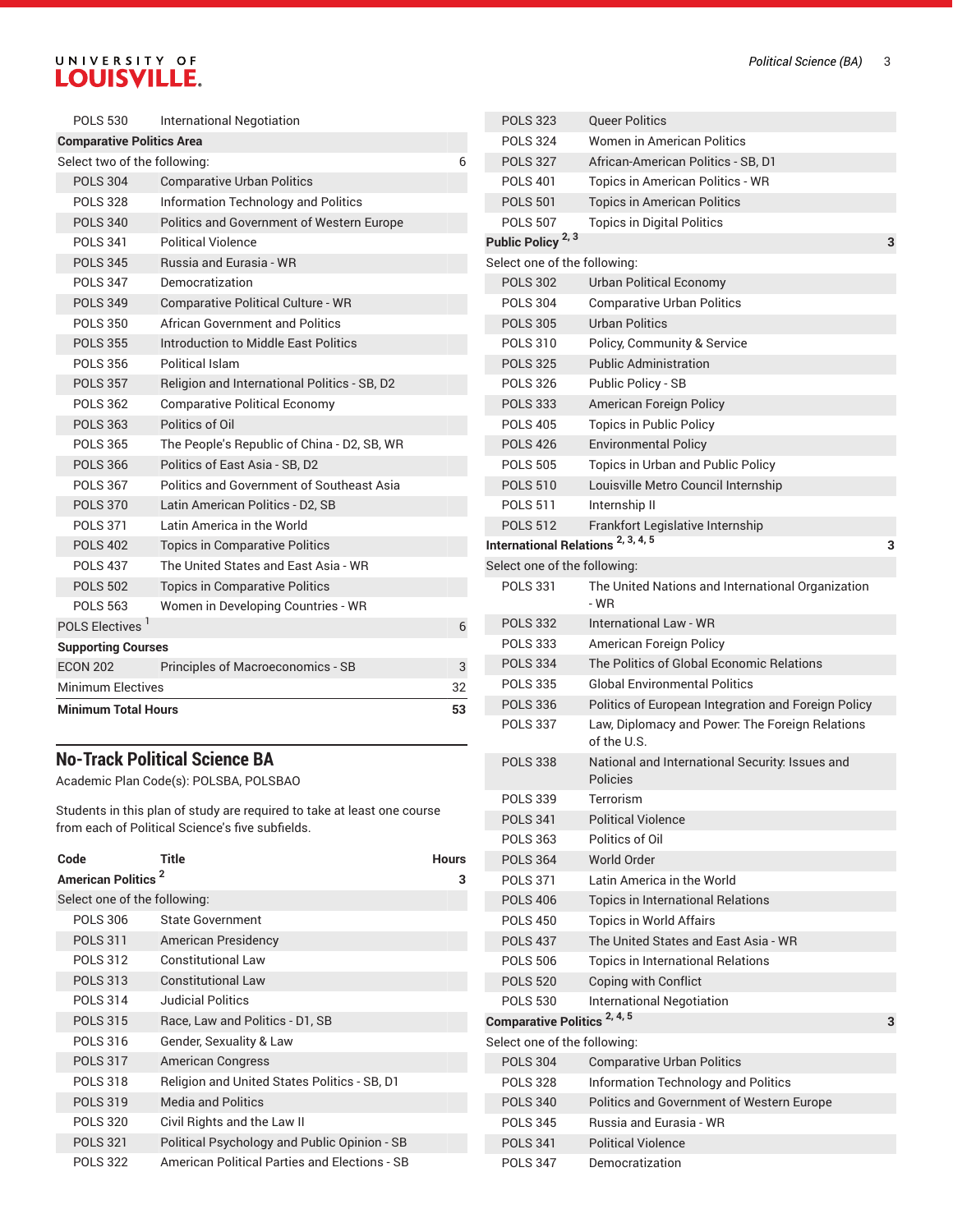#### *Political Science (BA)* 4

## UNIVERSITY OF **LOUISVILLE.**

| <b>Minimum Total Hours</b>         |                                                                               | 53 |
|------------------------------------|-------------------------------------------------------------------------------|----|
| <b>Minimum Electives</b>           |                                                                               | 14 |
| at the 300-level or above          |                                                                               |    |
|                                    | Electives in Social Sciences other than Political Science, with 9 hours       | 15 |
| <b>ECON 202</b>                    | Principles of Macroeconomics - SB                                             | 3  |
| <b>Supporting Courses</b>          |                                                                               |    |
| <b>Political Science Electives</b> |                                                                               | 6  |
| <b>POLS 568</b>                    | Feminist Theory - WR                                                          |    |
| <b>POLS 504</b>                    | Topics in Political Theory - WR                                               |    |
| <b>POLS 404</b>                    | <b>Topics in Political Theory</b>                                             |    |
| <b>POLS 388</b>                    | <b>Contemporary Political Theory</b>                                          |    |
| <b>POLS 387</b>                    | American Utopian Communities                                                  |    |
| <b>POLS 386</b>                    | Political Theory and Utopia - WR                                              |    |
| <b>POLS 384</b>                    | Democracy and Its Critics - WR                                                |    |
| <b>POLS 383</b>                    | <b>American Political Thought</b>                                             |    |
| <b>POLS 382</b>                    | <b>Modern Political Thought</b>                                               |    |
| <b>POLS 381</b>                    | <b>Early Political Thought</b>                                                |    |
| Select one of the following:       |                                                                               |    |
| Political Theory <sup>2</sup>      |                                                                               | 3  |
| <b>POLS 563</b>                    | Women in Developing Countries - WR                                            |    |
| <b>POLS 502</b>                    | <b>Topics in Comparative Politics</b>                                         |    |
| <b>POLS 402</b><br><b>POLS 437</b> | <b>Topics in Comparative Politics</b><br>The United States and East Asia - WR |    |
| <b>POLS 371</b>                    |                                                                               |    |
| <b>POLS 370</b>                    | Latin American Politics - D2. SB<br>Latin America in the World                |    |
| <b>POLS 367</b>                    | Politics and Government of Southeast Asia                                     |    |
| <b>POLS 365</b>                    | The People's Republic of China - D2, SB, WR                                   |    |
| <b>POLS 366</b>                    | Politics of East Asia - SB, D2                                                |    |
| <b>POLS 363</b>                    | Politics of Oil                                                               |    |
| <b>POLS 362</b>                    | <b>Comparative Political Economy</b>                                          |    |
| <b>POLS 356</b>                    | Political Islam                                                               |    |
| <b>POLS 355</b>                    | Introduction to Middle East Politics                                          |    |
| <b>POLS 350</b>                    | African Government and Politics                                               |    |
| <b>POLS 349</b>                    | Comparative Political Culture - WR                                            |    |
|                                    |                                                                               |    |

- 1 The department encourages students to satisfy a portion of the elective requirement through completion of experiential learning courses such as POLS 430, POLS 465, POLS 510, POLS 511, POLS 520 or POLS 530.
- 2 POLS 399 may be an appropriate elective under any category depending on its topic in a given semester. A student must obtain her/his advisor's approval before attempting to use this course to satisfy an area requirement.
- 3 POLS 333 may be used as an elective option under Public Policy or International Relations. It may only satisfy one requirement. It may not be used to satisfy both requirements.
- 4 POLS 341 may be used as an elective option under International Relations and Comparative Politics. It may only satisfy one requirement. It may not be used to satisfy both requirements.
- 5 POLS 363 may be used as an elective option under International Relations and Comparative Politics. It may only satisfy one requirement. It may not be used to satisfy both requirements.

# **Flight Plan**

## **No Track - Political Science (BA)**

Academic Plan Code(s): POLSBA

| Course                          | Title                                                                                    | Hours   |
|---------------------------------|------------------------------------------------------------------------------------------|---------|
| Year 1                          |                                                                                          |         |
| Fall                            |                                                                                          |         |
| <b>GEN 100</b><br>or GEN 101    | Student Success Center First Year Experience<br>or Arts & Sciences First Year Experience | 1       |
| <b>ENGL 101</b>                 | Introduction to College Writing - WC                                                     | 3       |
| <b>POLS 201</b>                 | Introduction to American Government and Politics - SB                                    | 3       |
| <b>POLS 111</b>                 | Political Discourse - OC                                                                 | 3       |
| <b>ECON 202</b>                 | Principles of Macroeconomics - SB                                                        | 3       |
| Foreign Language 1              |                                                                                          | $3 - 4$ |
|                                 | <b>Hours</b>                                                                             | 16-17   |
| Spring                          |                                                                                          |         |
| <b>ENGL 102</b>                 | Intermediate College Writing - WC                                                        | 3       |
| <b>POLS 202</b>                 | Introduction to Comparative Politics - SB, D2                                            | 3       |
|                                 | General Education: Cardinal Core Natural Sciences - S                                    | 3       |
| Foreign Language 2              |                                                                                          | 3       |
| <b>General Elective</b>         |                                                                                          | 3       |
|                                 | <b>Hours</b>                                                                             | 15      |
| Year 2                          |                                                                                          |         |
| Fall                            |                                                                                          |         |
| Perspective - SBH               | General Education: Cardinal Core Social & Behavioral Sciences Historical                 | 3       |
|                                 | General Education: Cardinal Core Quantitative Reasoning - QR                             | $3 - 4$ |
| Foreign Language 3              |                                                                                          | 3-4     |
|                                 | Political Science American Politics elective                                             | 3       |
| <b>General Elective</b>         |                                                                                          | 3       |
|                                 | Hours                                                                                    | 15-17   |
| Spring                          |                                                                                          |         |
| <b>POLS 330</b>                 | <b>International Relations</b>                                                           | 3       |
|                                 | Humanities or Natural Science Wr elective (300 level or above)                           | 3       |
|                                 | General Education: Cardinal Core Natural Sciences - S                                    | 3       |
|                                 | General Education: Cardinal Core Natural Sciences Lab - SL                               | 1       |
| Foreign Language 4              |                                                                                          | $3 - 4$ |
|                                 | Political Science Comparative Politics elective                                          | 3       |
|                                 | <b>Hours</b>                                                                             | 16-17   |
| Year 3                          |                                                                                          |         |
| Fall                            |                                                                                          |         |
| Social Science elective         |                                                                                          | 3       |
|                                 | Social Science elective (300 level or above)                                             | 3       |
|                                 | General Education: Cardinal Core Arts & Humanities US Diversity - AHD1                   | 3       |
|                                 | Political Science International Relations elective                                       | 3       |
|                                 | Humanities or Natural Science elective (300 level or above)                              | 3       |
|                                 | <b>Hours</b>                                                                             | 15      |
| Spring                          |                                                                                          |         |
| <b>POLS 390</b>                 | <b>Contemporary Political Research</b>                                                   | 3       |
|                                 | Political Science Public Policy elective                                                 | 3       |
|                                 | Social Science elective (300 level or above)                                             | 3       |
|                                 | General Education: Cardinal Core Arts & Humanities - AH                                  | 3       |
| Social Science elective         |                                                                                          | 3       |
|                                 | <b>Hours</b>                                                                             | 15      |
| Year 4<br>Fall                  |                                                                                          |         |
|                                 | Social Science elective (300 level or above)                                             | 3       |
|                                 | Political Science Political Theory elective                                              | 3       |
|                                 | Humanities or Natural Science elective (300 level or above)                              | 3       |
| Political Science elective<br>3 |                                                                                          |         |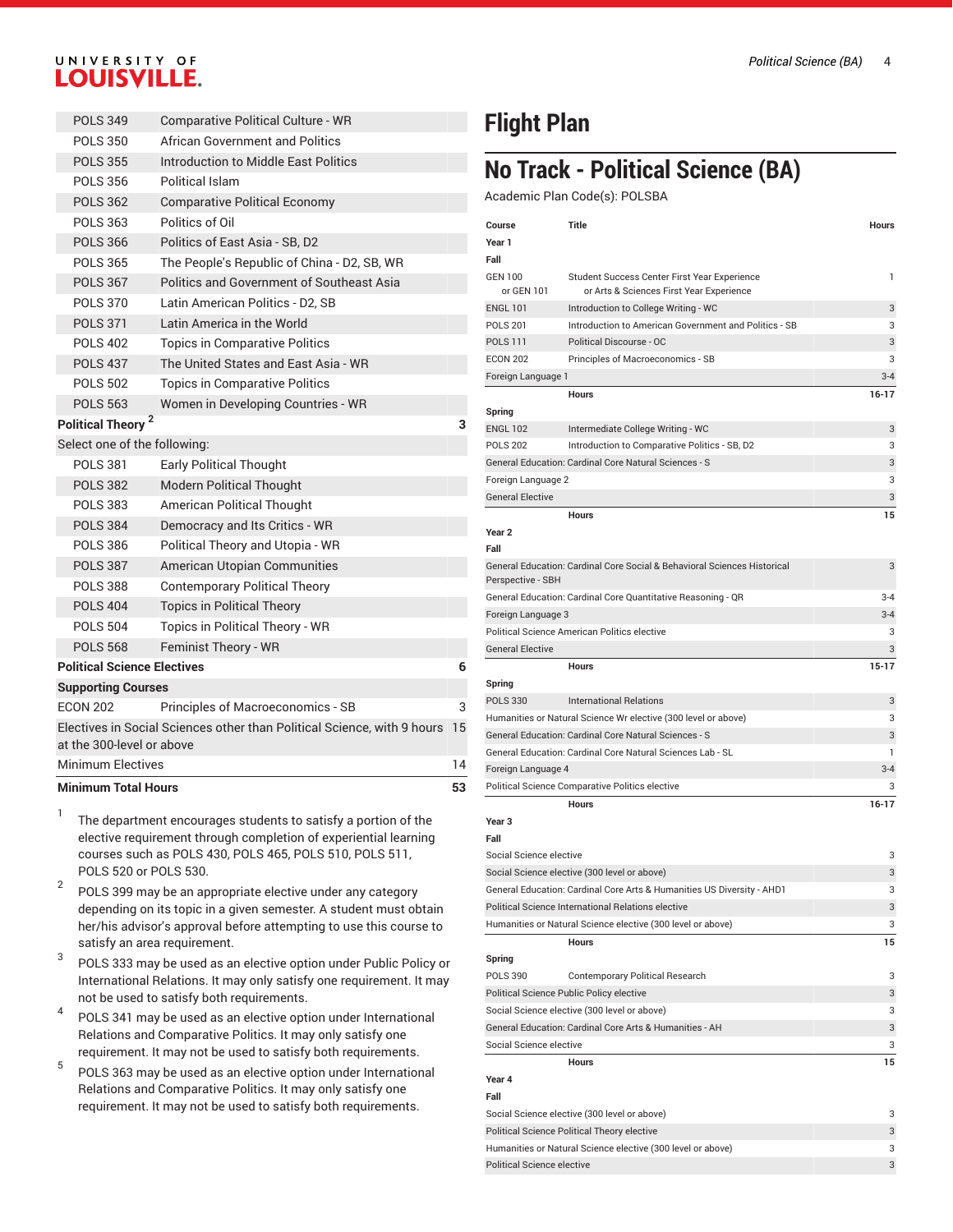# UNIVERSITY OF LOUISVILLE.

| General elective                  |                            | 3       |
|-----------------------------------|----------------------------|---------|
|                                   | <b>Hours</b>               | 15      |
| Spring                            |                            |         |
| <b>POLS 495</b>                   | Senior Seminar - WR, CUE   | 3       |
| <b>Political Science elective</b> |                            | 3       |
| General elective                  |                            | 3       |
| General elective                  |                            | 3       |
| General elective                  |                            | 3       |
|                                   | <b>Hours</b>               | 15      |
|                                   | <b>Minimum Total Hours</b> | 122-126 |

# **Track in Applied Politics**

#### Academic Plan Code(s): POLSBA\_APO

| Course                                                                  | Title                                                                                    | Hours          |
|-------------------------------------------------------------------------|------------------------------------------------------------------------------------------|----------------|
| Year 1                                                                  |                                                                                          |                |
| Fall                                                                    |                                                                                          |                |
| <b>GEN 100</b><br>or GEN 101                                            | Student Success Center First Year Experience<br>or Arts & Sciences First Year Experience | 1              |
| <b>ENGL 101</b>                                                         | Introduction to College Writing - WC                                                     | 3              |
| <b>POLS 201</b>                                                         | Introduction to American Government and Politics - SB                                    | 3              |
| Foreign Language 1                                                      |                                                                                          | $3-4$          |
| <b>General Elective</b>                                                 |                                                                                          | 3              |
| <b>General Elective</b>                                                 |                                                                                          | $\overline{2}$ |
|                                                                         | <b>Hours</b>                                                                             | $15-16$        |
| Spring                                                                  |                                                                                          |                |
| <b>ENGL 102</b>                                                         | Intermediate College Writing - WC                                                        | 3              |
| <b>POLS 202</b>                                                         | Introduction to Comparative Politics - SB, D2                                            | 3              |
|                                                                         | General Education: Cardinal Core Oral Communication - OC                                 | 3              |
|                                                                         | General Education: Cardinal Core Natural Sciences - S                                    | 3              |
| Foreign Language 2                                                      |                                                                                          | $3 - 4$        |
|                                                                         | <b>Hours</b>                                                                             | $15-16$        |
| Year <sub>2</sub>                                                       |                                                                                          |                |
| Fall                                                                    |                                                                                          |                |
| <b>POLS 330</b>                                                         | <b>International Relations</b>                                                           | 3              |
| <b>General Elective</b>                                                 |                                                                                          | 3              |
| Perspective - SBH                                                       | General Education: Cardinal Core Social & Behavioral Sciences Historical                 | 3              |
| General Education: Cardinal Core Quantitative Reasoning - QR<br>$3 - 4$ |                                                                                          |                |
| Foreign Language 3                                                      |                                                                                          | $3-4$          |
|                                                                         | <b>Hours</b>                                                                             | 15-17          |
| Spring                                                                  |                                                                                          |                |
| <b>ECON 202</b>                                                         | Principles of Macroeconomics - SB                                                        | 3              |
|                                                                         | Humanities or Natural Science WR Elective (300 level or above)                           | 3              |
|                                                                         | General Education: Cardinal Core Natural Sciences - S                                    | 3              |
|                                                                         | General Education: Cardinal Core Natural Sciences Lab - SL                               | 1              |
| <b>General Elective</b>                                                 |                                                                                          | 3              |
| Foreign Language 4                                                      |                                                                                          | $3 - 4$        |
|                                                                         | <b>Hours</b>                                                                             | $16-17$        |
| Year 3                                                                  |                                                                                          |                |
| Fall                                                                    |                                                                                          |                |
| General elective                                                        |                                                                                          | 3              |
| General elective (300 level or above)                                   |                                                                                          | 3              |
|                                                                         | General Education: Cardinal Core Arts & Humanities US Diversity - AHD1                   | 3              |
| <b>Political Science elective</b>                                       |                                                                                          | 3              |
|                                                                         | Humanities or Natural Science elective (300 level or above)                              | 3              |
|                                                                         | <b>Hours</b>                                                                             | 15             |
| Spring                                                                  |                                                                                          |                |
| <b>POLS 390</b>                                                         | <b>Contemporary Political Research</b>                                                   | 3              |
|                                                                         | Political Science Political Institutions course                                          | 3              |

| General elective (300 level or above)                   |                                                             | 3       |
|---------------------------------------------------------|-------------------------------------------------------------|---------|
| General Education: Cardinal Core Arts & Humanities - AH |                                                             | 3       |
|                                                         | Political Science Experiential Learning course              | 3       |
|                                                         | <b>Hours</b>                                                | 15      |
| Year 4                                                  |                                                             |         |
| Fall                                                    |                                                             |         |
|                                                         | Political Science Political Institutions course             | 3       |
| Political Science Political Identity course             |                                                             | 3       |
| General elective (300 level or above)                   |                                                             | 3       |
| General elective                                        |                                                             | 3       |
|                                                         | Humanities or Natural Science elective (300 level or above) | 3       |
|                                                         | <b>Hours</b>                                                | 15      |
| Spring                                                  |                                                             |         |
| <b>POLS 495</b>                                         | Senior Seminar - WR. CUE                                    | 3       |
| Political Science Political Identity course             |                                                             |         |
| General elective                                        |                                                             | 3       |
| General elective                                        |                                                             | 3       |
| General elective                                        |                                                             | 3       |
|                                                         | <b>Hours</b>                                                | 15      |
|                                                         | <b>Minimum Total Hours</b>                                  | 121-126 |

## **Track in Global Politics and International Affairs**

Academic Plan Code(s): POLSBA\_GIA

| Course                                                          | Title                                                                    | <b>Hours</b>   |
|-----------------------------------------------------------------|--------------------------------------------------------------------------|----------------|
| Year 1                                                          |                                                                          |                |
| Fall                                                            |                                                                          |                |
| <b>GEN 100</b>                                                  | Student Success Center First Year Experience                             | 1              |
| or GEN 101                                                      | or Arts & Sciences First Year Experience                                 |                |
| <b>ENGL 101</b>                                                 | Introduction to College Writing - WC                                     | 3              |
| <b>POLS 201</b>                                                 | Introduction to American Government and Politics - SB                    | 3              |
| Foreign Language 1                                              |                                                                          | $3 - 4$        |
| General elective                                                |                                                                          | 3              |
| General elective                                                |                                                                          | $\overline{2}$ |
|                                                                 | <b>Hours</b>                                                             | $15 - 16$      |
| Spring                                                          |                                                                          |                |
| <b>ENGL 102</b>                                                 | Intermediate College Writing - WC                                        | 3              |
| <b>POLS 202</b>                                                 | Introduction to Comparative Politics - SB, D2                            | 3              |
|                                                                 | General Education: Cardinal Core Oral Communication - OC                 | 3              |
|                                                                 | General Education: Cardinal Core Natural Sciences - S                    | 3              |
| Foreign Language 2                                              |                                                                          | $3 - 4$        |
|                                                                 | <b>Hours</b>                                                             | $15 - 16$      |
| Year <sub>2</sub>                                               |                                                                          |                |
| Fall                                                            |                                                                          |                |
| <b>POLS 330</b>                                                 | <b>International Relations</b>                                           | 3              |
| <b>General Elective</b>                                         |                                                                          | 3              |
|                                                                 | General Education: Cardinal Core Social & Behavioral Sciences Historical | 3              |
| Perspective - SBH                                               |                                                                          |                |
|                                                                 | General Education: Cardinal Core Quantitative Reasoning - QR             | $3 - 4$        |
| Foreign Language 3                                              |                                                                          | $3 - 4$        |
|                                                                 | <b>Hours</b>                                                             | $15 - 17$      |
| Spring                                                          |                                                                          |                |
| <b>ECON 202</b>                                                 | Principles of Macroeconomics - SB                                        | 3              |
|                                                                 | Humanities or Natural Science WR Elective (300 level or above)           | 3              |
| General Education: Cardinal Core Natural Sciences - S<br>3      |                                                                          |                |
| General Education: Cardinal Core Natural Sciences Lab - SL<br>1 |                                                                          |                |
| General elective                                                |                                                                          | 3              |
| Foreign Language 4                                              |                                                                          | $3 - 4$        |
|                                                                 | <b>Hours</b>                                                             | $16 - 17$      |